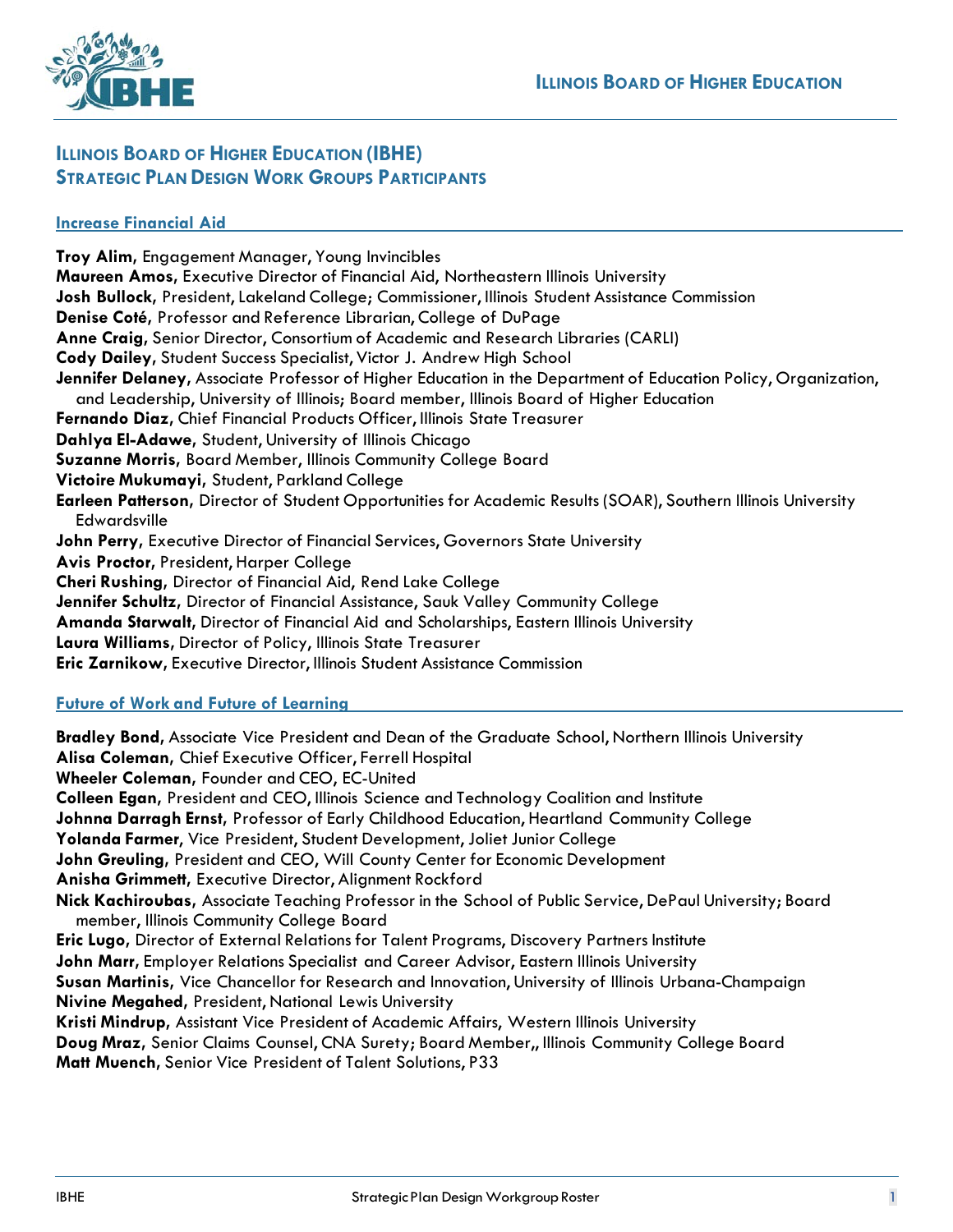

**Suzette Murray,** Assistant Vice President of Education and Workforce Development, Waubonsee Community College; Board President, National Council on Workforce Education **Mark Potter,** Provost, City Colleges of Chicago **David Sanders,** President, Malcolm X College **Jeannette Tamayo,** Visiting Senior Policy Advisor on Economic Development and Equity and Illinois Innovation Network Support, University of Illinois System **Charlotte Warren, President, Lincoln Land Community College Simón Weffer,** Associate Professor and Director of Undergraduate Studies, Northern Illinois University **Ani Yazedjian,** Associate Provost, Illinois State University **Meeting the State's Workforce Needs Matt Bragg,** Director, Illinois Science & Technology Coalition

**Kimberly Brockman,** Regional Compliance Analyst, Universal Technical Institute **Aimée Eubanks Davis,** Founder and CEO, Braven **Jennifer Foster**, Deputy Executive Director, Illinois Community College Board **John Greuling,** President and CEO, Will County Center for Economic Development **Ginger Harner,** Director of Adult Education & Alternative Instruction, Shawnee Community College **Jason Horwitz,** Deputy Director of Policy Development, Planning, and Research, Illinois Department of **Commerce Jack Lavin,** President and CEO, Chicagoland Chamber of Commerce **Ron Lawless,** Manager of Youth Engagement, Hire360 Chicago **Julie Mueller, President, Lisle Campus, Universal Technical Institute Ernesto Matias,** Education Officer, Illinois State Board of Education **Michelle Myles,** President, Tinley Park Campus, Chamberlain University College of Nursing **Edith Njuguna,** Director, Illinois 60 by 25 Network **Randy Pembrook,** Chancellor, Southern Illinois University Edwardsville **Sheila Quirk-Bailey,** President, Illinois Central College **Kate Shoemaker,** Vice President of Public Policy and University Partnerships/New Site Development, Braven **Devron Sternke,** Instructor of Computer Science and Office Technology, John Wood Community College **Andrew Wells,** Director of Workforce Development, Chicago Urban League **Terry Wilkerson,** President, Rend Lake College; Member, Illinois Workforce Innovation Board

# **State Educator Workforce**

**Bridget Belcastro,** Principal, Johnsburg Elementary School **Christi Chadwick,** Senior Policy Advisor, Advance Illinois **Kate Connor,** Vice President of Academic and Student Affairs, Truman College **Marie Donovan,** Associate Professor, Early Childhood; Program Director, Early Childhood Teacher Education, DePaul University **Lisa Downey,** Associate Professor and Director of Undergraduate Educator Preparation, National Lewis **University Emily Fox,** Director of Educator Effectiveness, Illinois State Board of Education **Laretta Henderson,** Dean of the College of Education, Eastern Illinois University **Jamilah Jor'dan,** Executive Director, Governor's Office of Early Childhood Development **Nancy Latham,** Executive Director of the Council on Teacher Education, University of Illinois Urbana-Champaign **Greg Montalvo,** Assistant Dean of Educator Preparation of the College of Education and Human Services, Western Illinois University **Teresa Ramos,** Vice President of Public Policy & Advocacy, Illinois Action for Children **Juana Reyes,** Assistant Professor of Elementary Education, Lewis University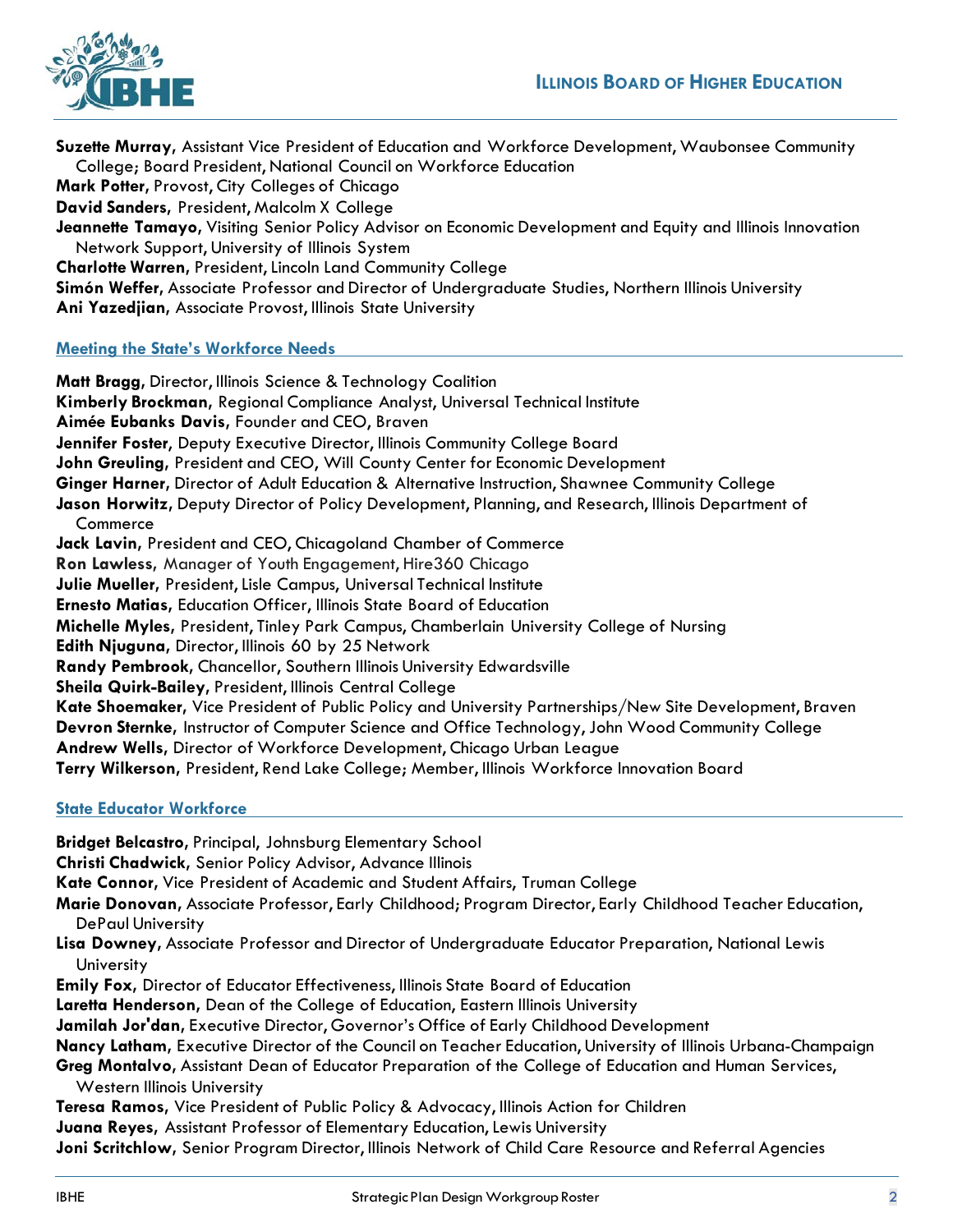

**Christine Sobek,** President, Waubonsee Community College **Bruce Spitzer,** Chair and Professor of Education, North Central College **Carolyn Theard-Griggs,** Dean of the College of Education, Chicago State University **Rebecca Vonderlack-Navarro,** Education Director,Latino Policy Forum **Alicia Winckler,** Chief Executive Officer, Golden Apple **Jim Wolfinger,** Dean of the College of Education, Illinois State University **Jean Zaar,** Assistant Professor of Early Childhood Education and Care, College of DuPage **Matt Berry**, Chief of Staff, Illinois Community College Board **Catherine Main**, Senior Lecturer and Coordinator of Early Childhood Programs, University of Illinois Chicago **Shanay Wright**, Director, Trio Student Support Services, Danville Area Community College **Stephen Nacco**, President, Danville Area Community College

# **Serving Adults with Some College (or Less) and No Degree**

**Martin Abraham,** Provost, Western Illinois University **Lisa Atkins,** Director of Adult Education, Southwestern Illinois College **Marc Dale, Jr.,** Registrar, Waubonsee Community College; President, Illinois Association of Collegiate Registrars and Admissions Officers **Cherita Ellens,** President and CEO, Women Employed **George Evans,** President, Kaskaskia College **Jennifer Foster**, Deputy Executive Director, Illinois Community College Board **Sarah Hein,** Counselor and Transfer Coordinator, Prairie State College **Veronica Herrero,** Chief Strategy Officer, City Colleges of Chicago; Board Vice Chair, Illinois Board of Higher **Education James Howley,** Director of the School of Extended Learning, Eastern Illinois University **Joanne Kantner,** Vice President of Instruction, Kishwaukee College **Dennis Rome,** Provost, Northeastern Illinois University **David Sam,** President, Elgin Community College **Shawn Schumacher,** Senior Professor English and Humanities, DeVry University; Chair, IBHE Faculty Advisory Council **Colleen Sexton,** Associate Provost, Governors State University

#### **Supporting the High School, College, and Career Connection**

**Virginia Book,** Student, Richland Community College **Mike Boyd,** President and CEO, Kankakee Community College **Maria Bucio,** Director of Postsecondary Pathways, Chicago Public Schools **Lisa Caringer,** Director of Disability Support Services at Southern Illinois University Carbondale **Caryn Chaden,** Faculty, School of Public Service and Associate Provost for Student Success and Accreditation, DePaul University **Aarti Dhupelia,** Vice President Undergraduate Education and Dean of the Undergraduate College, National Lewis University **George Evans,** President, Kaskaskia College **Larry Frank,** Director of Educational Policy and Research, Illinois Education Association **Bridget French,** Executive Director of College and Career Readiness, Rockford Public Schools **Jon Furr,** Executive Director, Education Systems Center at Northern Illinois University **America Gutierrez-Trejo,** Student, Collinsville High School **Phillip Hale,** Vice President for Civic Engagement, Loyola University Chicago **Jennifer Harbaugh,** Associate Director of Admissions, Southern Illinois University Edwardsville; President Elect, Illinois Association of Collegiate Registrars and Admissions Officers

**Mark Harris,** Director of Community Education, Discovery Partners Institute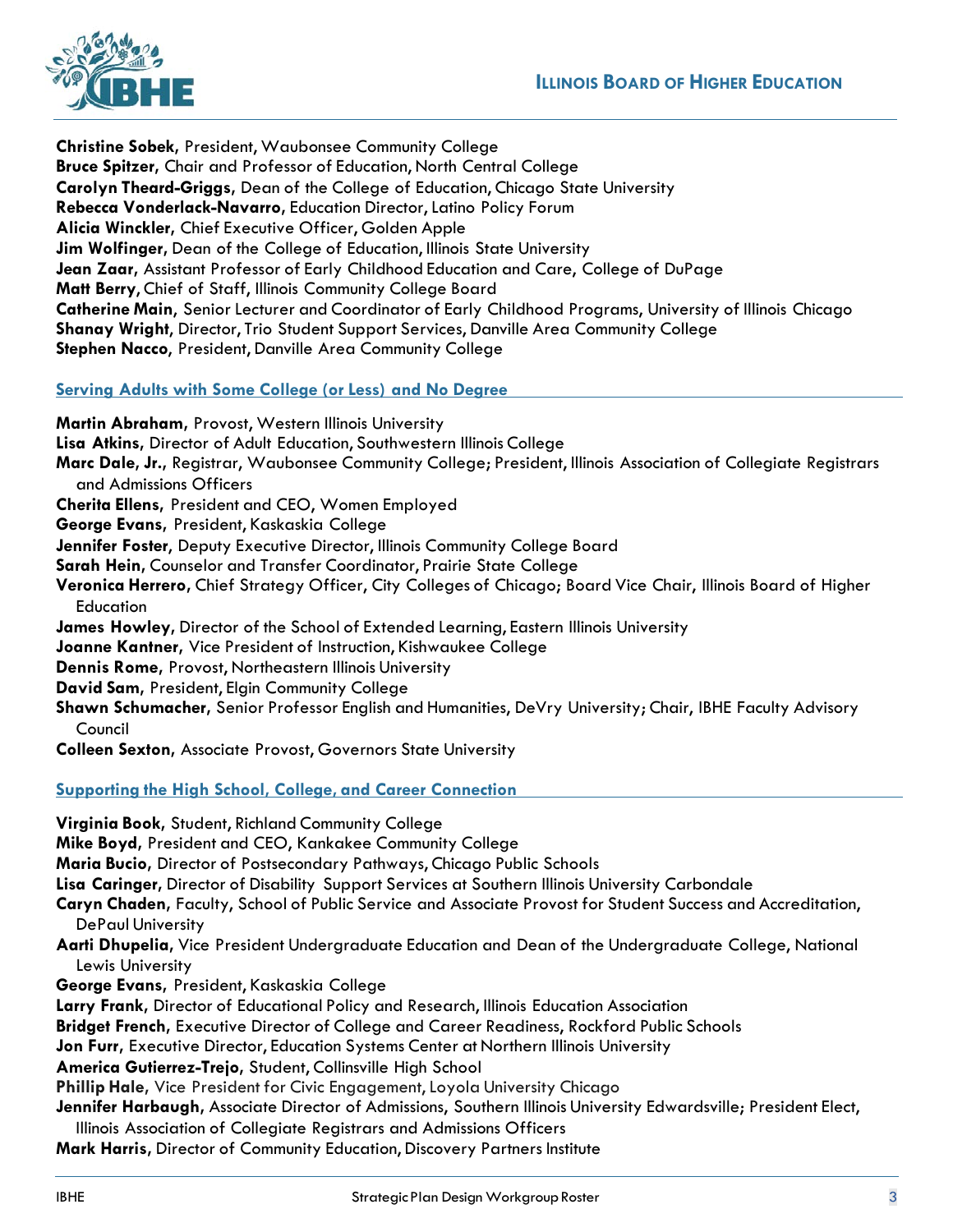

**Sara Hein,** Counselor and Transfer Coordinator, Prairie State College **Joanne Elbert Kantner,** Vice President and Chief Academic Officer, Kishwaukee College **Dan Krause,** Principal, Willowbrook High School **Priya Linson,** Executive Director, One Goal Chicago **Lazero Lopez,** Associate Superintendent for Teaching and Learning, High School District 214; Chair, Illinois Community College Board **Rodrigo López,** Assistant Dean of School Partnerships, Elgin Community College **Jeff Mavros,** Director of Admissions, Illinois State University **Rita Pearson,** Transfer Coordinator and Senior Assistant Director of Admissions, Eastern Illinois University **Ron Perlman,** President, The Center: Resources for Teaching and Learning **Emily Rusca,** Director of State Policy and Strategy, Education Systems Center at Northern Illinois University **Yesenia Sanchez-Giancola,** Director for First-Year Academic Success, DePaul University **Tatiana Seely,** President of the Student Government Association, Harold Washington College **Bradley Tolppanen,** Administrative Fellow at Eastern Illinois University **Ken Trzaska, President, Lewis and Clark Community College Nikos Varelas,** Vice Provost for Undergraduate Affairs and Academic Programs, University of Illinois Chicago **Paul Welsh,** Counselor, Fenton Community High School **Nick Yelverton,** Legislative Director, Illinois Federation of Teachers

# **Adequate and Equitable Funding**

**Mara Botman,** Program Officer, Circle of Service Foundation **Terry Bruce,** Chief Executive Officer, Illinois Eastern Community Colleges; Board member, Illinois Community College Board **W. Paul Bylaska,** Vice President of Finance and Administration, Governors State University **Brent Clark,** Executive Director, Illinois Association School Administrators **Jennifer Delaney,** Associate Professor of Higher Education in the Department of Education Policy, Organization, and Leadership, University of Illinois; Board member, Illinois Board of Higher Education **Sameer Gadkaree,** Senior Program Officer, Joyce Foundation **Renee Georges,** Budget Analyst, Western Illinois University **Kristin Humphries,** Superintendent, East Moline School District Scott Jenkins, Strategy Director for State Policy, Lumina Foundation **Sylvia Jenkins,** President, Moraine Valley Community College **Sarah Labadie,** Associate Director of Policy, Women Employed **Dan Mahony,** President, Southern Illinois University **Pat McGuire,** Former Illinois State Senator, 43rd District **Ann McNabb,** Associate Vice President for Financial and Auxiliary Operations, Northeastern Illinois University **Cameron Mock,** Chief of Staff, Governor's Office of Management and Budget **Tom Ramage,** President, Parkland College **Jim Reed,** Executive Director, Illinois Community College Trustees Association **Sean Reeder,** Vice President for Business Affairs, Eastern Illinois University **Andrew Rogers,** Director of Financial Analysis and State Budget Reporting, Northern Illinois University **Robin Steans,** President, Advance Illinois **Erin Steva,** Vice President of External Affairs, Chicago State University **Laura Wedekemper,** Trustee, Kaskaskia College **Kyle Westbrook,** Executive Director, Partnership for College Completion **Barbara Wilson,** Executive Vice President and Vice President for Academic Affairs, University of Illinois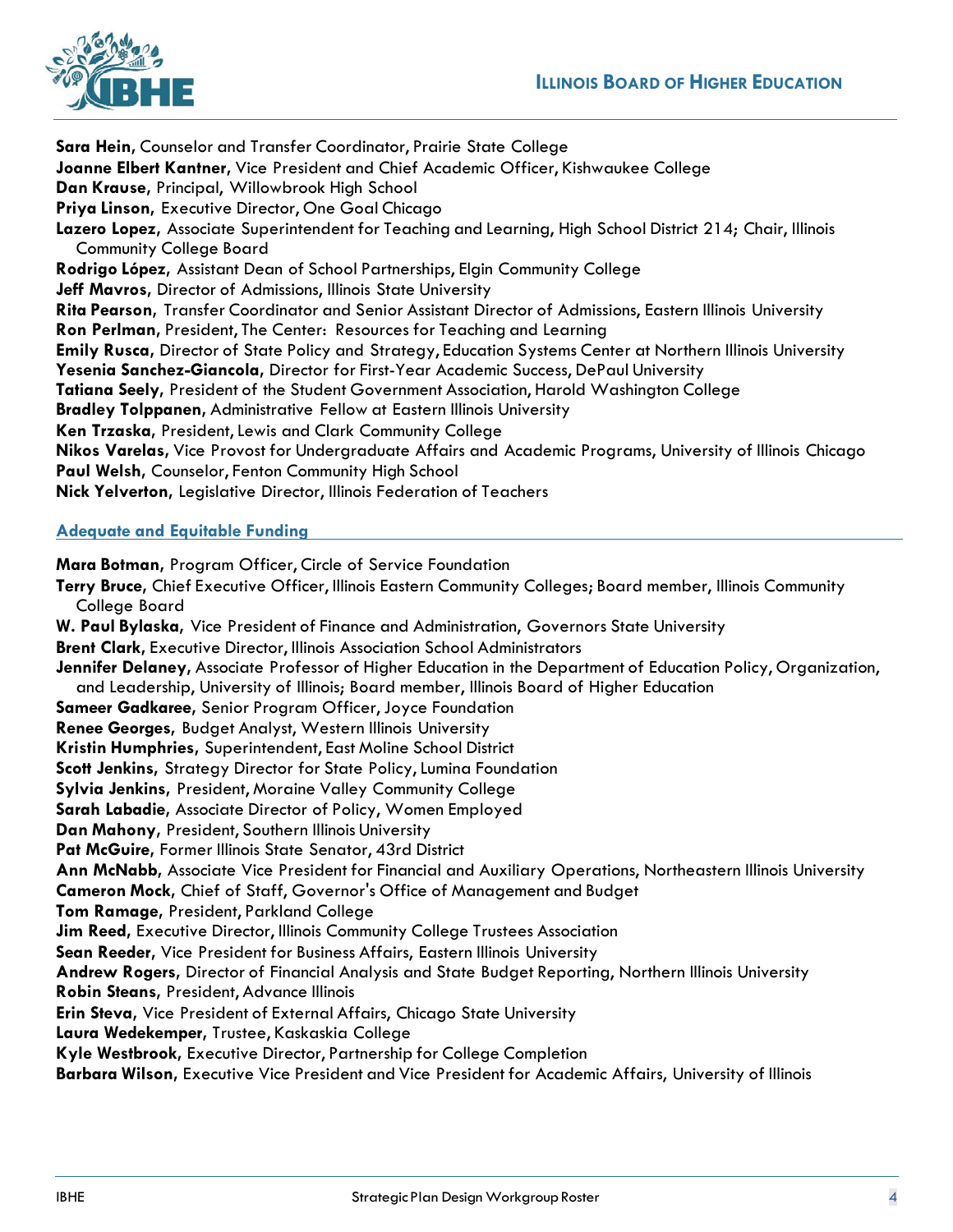

#### **Manage Costs**

**Jane Bentley,** Director of Purchasing, Moraine Valley Community College **Jeff Brownfield,** Executive Director, State Universities Civil Service System **Aaron Carter,** Assistant Vice President, Illinois Public Higher Education Cooperative **Dan Feely,** President and Founder, Transforming Solutions, Inc. **Judy Marshall,** Vice Chancellor for Administration and Finance, Southern Illinois University Carbondale **Paul McCann,** Director of Business Services and Treasurer, Eastern Illinois University **Judy Mitchell, President, Joliet Junior College Jeff Newell,** Deputy Director for Information Technology, Illinois Community College Board **Audrey Southard,** Principal Management and Human Resources Consultant, Southard Consulting **Matt Streb,** Chief of Staff to the President and Liaison to the Board of Trustees, Northern Illinois University **Kim Tran,** Chief of Staff, Chicago State University

#### **Close Equity Gaps**

**Adora Alava,** Student, DePaul University; member, IBHE Student Advisory Committee **Taylor Atkins,** Associate Dean for Undergraduate Affairs of the College of Liberal Arts and Sciences, Northern Illinois University **Liam Bird,** Equity Policy Strategist, Chicago Public Schools **Tanya Cabrera,** Assistant Vice Provost for Student Inclusion, University of Illinois Chicago **Lisa Caringer,** Director of Disability Support Services and ADA Compliance Coordinator, Southern Illinois University Carbondale **Julie Clemens,** Faculty, Illinois Central College; member, IBHE Faculty Advisory Council **Michelle Clifton-Soderstrom,** Dean of Faculty, North Park University **Kate Danielson,** Executive Director, Foster Progress **Sarah Diehl-Hunt,** Vice President of Enrollment and Student Services, Heartland Community College **Julia DiLiberti,** Faculty, College of DuPage **Maria Luna Duarte,** Interim Director of El Centro, Northeastern Illinois University; Board Member, Illinois Latino Council on Higher Education **Sue Farruggia,** Assistant Vice Chancellor for Assessment and Planning, Student Affairs, University of Illinois Chicago **Francisco Gaytan,** Associate Provost for Student Success and Retention, Northeastern Illinois University **Rebecca Ginsburg,** Director of the Education Justice Project, University of Illinois Urbana-Champaign **Reyes Gonzalez,** President, St. Augustine College **Peggy Heinrich,** Vice President of Teaching, Learning, and Student Development, Elgin Community College **Marco Krcatovich**, Director of Institutional Research and Effectiveness, Governors State University **Daniel López,** President, Harold Washington College **Kristi McNichol,** Superintendent, Veterans Assistance Commission of Will County Illinois **Nataka Moore,** Professor of Clinical Psychology, Adler University; member, IBHE Faculty Advisory Council **Greg Moorehead,** Director of the Center for Students with Disabilities, DePaul University **Roman Ortega Jr.,** Executive Director of International and Military Affairs, Lewis University **Tyler Phelps,** Director of the Office of Academic Advising, Eastern Illinois University **OiYan Poon,** Program Officer, The Spencer Foundation **Lisa Castillo Richmond,** Managing Director, Partnership for College Completion **Leslie Roundtree,** Interim Provost and Vice President of Academic Affairs, Chicago State University **Emily Rusca,** Director of State Policy and Strategy, Education Systems Center at Northern Illinois University **Lynette Stokes,** President, South Suburban College; Board member, Illinois Community College Board **Lori Suddick,** President, College of Lake County **Samiha Syed,** Student Trustee, College of DuPage